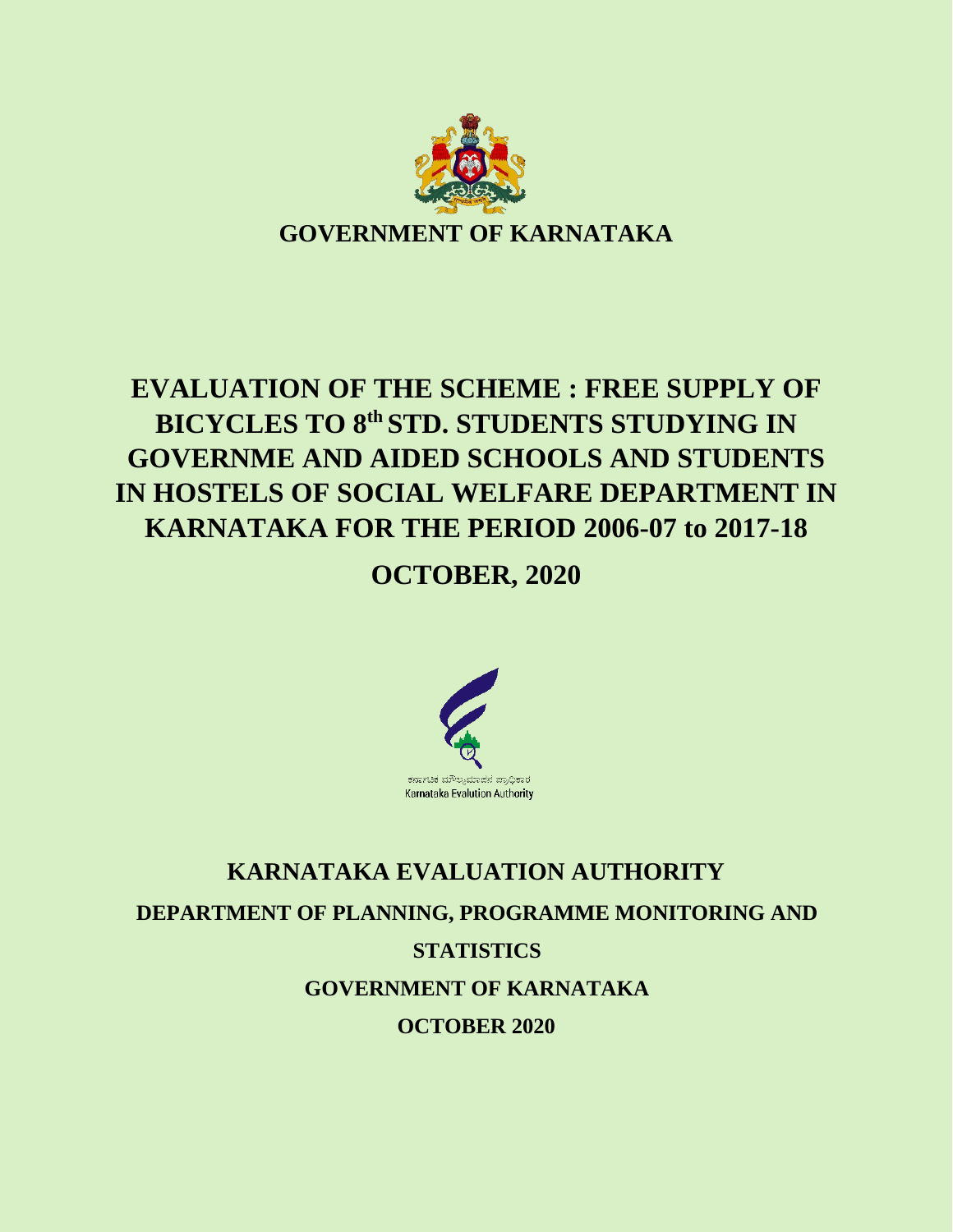# **Executive Summary**

#### **Introduction:**

The Government of India and state governments have taken up a number of schemes to enhance secondary school enrolment and retention. These schemes include provision of mid-day meals, free bicycle distribution, free text books and uniforms and free bus pass facility, residential hostel buildings and regular training for teachers which would reduce education related expenses for less privileged families and also incentivize them to enrol and retain their wards in secondary school.

Like other state governments such as West Bengal and Chhattisgarh, Government of Karnataka also started the scheme of distribution of bicycles for secondary school students. The bicycle distribution scheme, in which bicycles are given to class VIII students, has objectives such as ensuring transition from class VII to class VIII, improving school access and school enrolment, arresting dropout and helping students complete high school.

The present evaluation study by GRAAM, commissioned by Karnataka Evaluation Authority, has examined the process related issues and challenges faced in free bicycle distribution and has also generated insights on the extent to which the scheme has been successful in achieving its professed objectives.

#### **Methodology and Sample Size:**

- This mixed methods study has collected quantitative and qualitative methods to gather data from various stakeholders.
- In the quantitative study, a primary survey was done of  $9<sup>th</sup>$  and  $10<sup>th</sup>$  Std students who had received bicycles under the scheme in Government and aided schools of Karnataka. A total of 5098 beneficiary students were covered (4863 school students and 235 social welfare hostel students).
- Since comparison of beneficiaries and non-beneficiaries has been done on learning outcomes, data was also gathered from non-beneficiary students; 90 non-beneficiary students from urban schools were therefore also covered in the survey.
- Quantitative data was also collected through the survey of school principals (sample size of 243) and the direct observation based inspection of a sample of 507 used bicycles.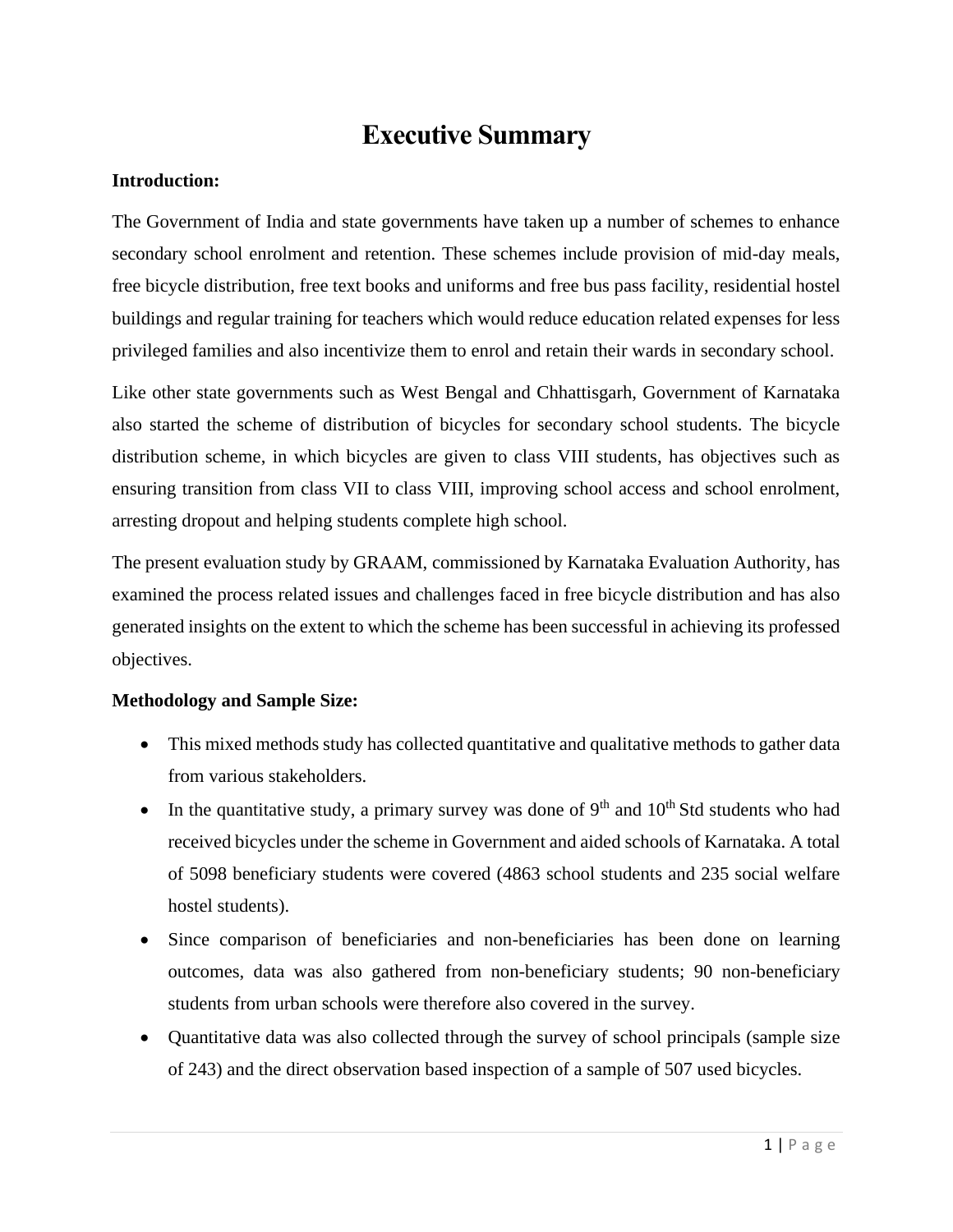- Qualitative data came from eight focused group discussions (FGDs) of parents and 33 Indepth interviews (IDIs) of quality check officials from division level committees (DDPIs), district level committees (BEOs) and school level committees (SDMC Presidents).
- Secondary data for the study pertaining to secondary school enrolment was taken from the UDISE database.

# **Findings:**

This study has generated insights on the process side (implementation processes related to bicycle distribution which shape the quality and timeliness of bicycles received) and the outcome side (effects on enrolment, retention, transition, attendance, learning outcomes and non-cognitive outcomes). The findings are presented below:

# *Process Evaluation Related Findings*

Procurement, obtaining of parts and assembly, quality test and quality check, and distribution of bicycles at school level are the major processes embodied in the distribution of bicycles. This study observed the following from its review of these processes:

# *Processes contributing to delay*

- Most students receive the bicycle in delayed manner. Only 13% receive the cycles in the first two months of the academic year (June or July).
- The current dates for procurement, bid evaluation and selection of supplier are not early enough to ensure timely supply of cycles to students, since it takes 90-120 days for the supplier to provide cycles and other processes like quality check at various levels and assembly also need to be completed.
- Delayed indenting of cycles by presidents also adds to the delay in bicycle distribution. A little more than half the principals indent in the first month of the academic year, and the rest in the months to follow. Principals delay since they decide the required number of bicycles on the basis of enrolment or attendance in the current academic year.

# *Processes related to quality assurance and quality check*

• Karnataka state mandates BIS standards to be followed with respect to different bicycle parts, which are comparable to those followed by other states like West Bengal and Chhattisgarh.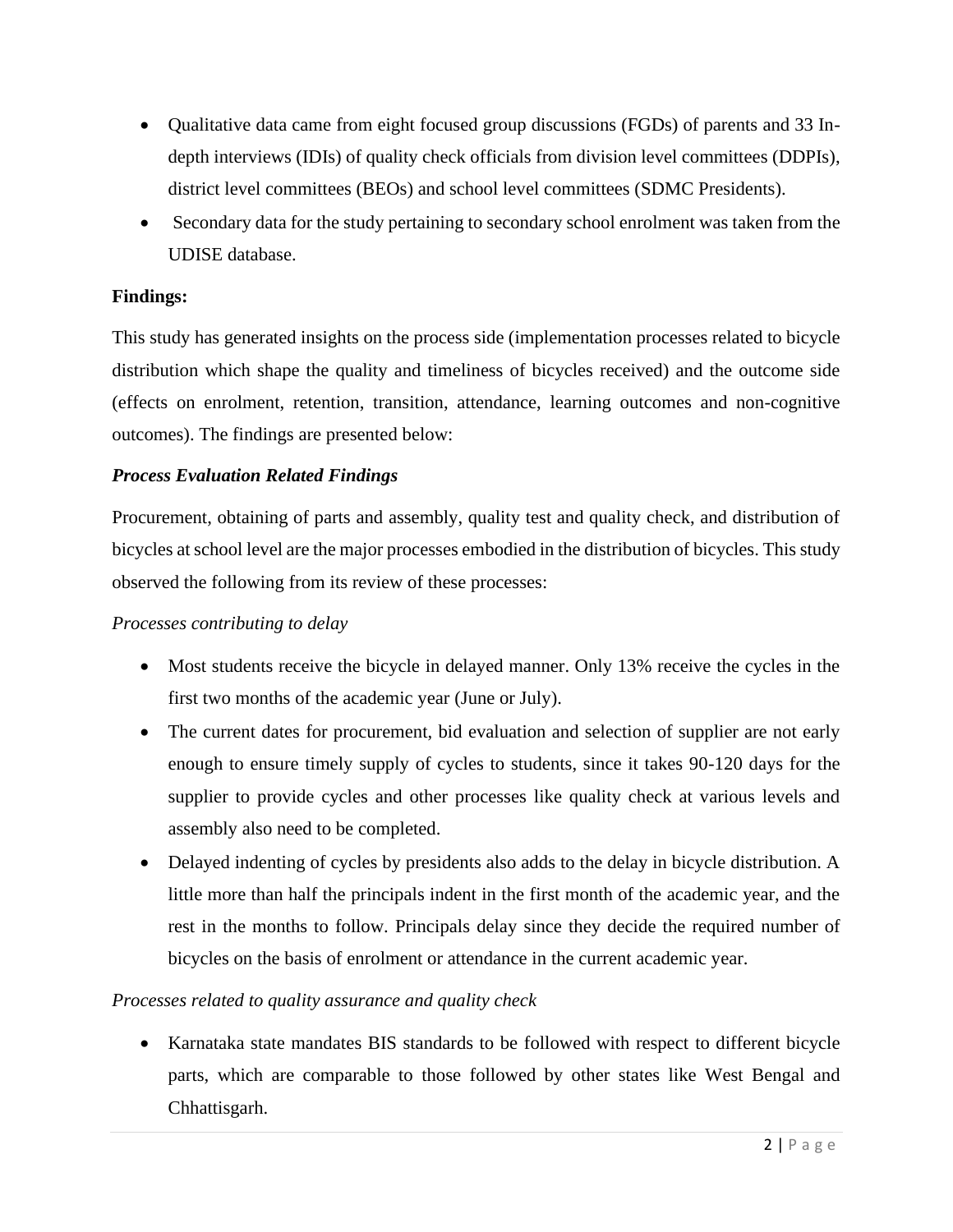- Quality check procedures are mandated not only at the manufacturing stage but also at the distribution stage. Bicycles from each division are sent to the R&D Centre for Bicycles and Sewing machines in Ludhiana for testing. Visual quality check is mandated through the division level committees, district level committees and three member school level committees.
- The members of the division and district level committees are not trained in the R&D Centre at Ludhiana as required by the guidelines. The absence of mandated training is significant, since the gaps in district level quality checks have been linked to the quality gaps in bicycles.
- The quality check within the state rests only on visual check with no physical quality testing facility located in the state.
- The quality check functionaries at school level perceive the lack of effective mechanisms for raising complaints pertaining to bicycle defects.

# *Findings pertaining to the quality and maintenance of bicycles*

- Triangulated findings from direct observation-based quality check of cycles, beneficiary surveys and FGDs with parents point to quality shortcomings, especially in used bicycles.
- More than 40% students encountered missing parts in newly received bicycles and had to add parts such as bell and seat cover.
- Bicycle quality is seen to deteriorate year to year after receipt. While 8% bicycles were damaged at receipt (as evident from beneficiary survey responses), 24% one-year old cycles and 33% two-year old cycles checked through direct observation were damaged. More than 40% used bicycles had defects on stable parameters such as rusted frame, worn gear teeth and rusted fork. Rusted brakes and locks are common quality defects of used cycles. According to parents, the bicycles become unusable by the time students reach class X.
- Beneficiaries and their parents need to invest considerable resources from their side for refitting of newly received but poorly assembled bicycles, and on maintenance of cycles after receipt. Rs 300-600/- is needed for refitting of new bicycles. On average, beneficiaries spend Rs 100/- per month on bicycle maintenance, which may be burdensome since majority of beneficiaries are from the BPL sections.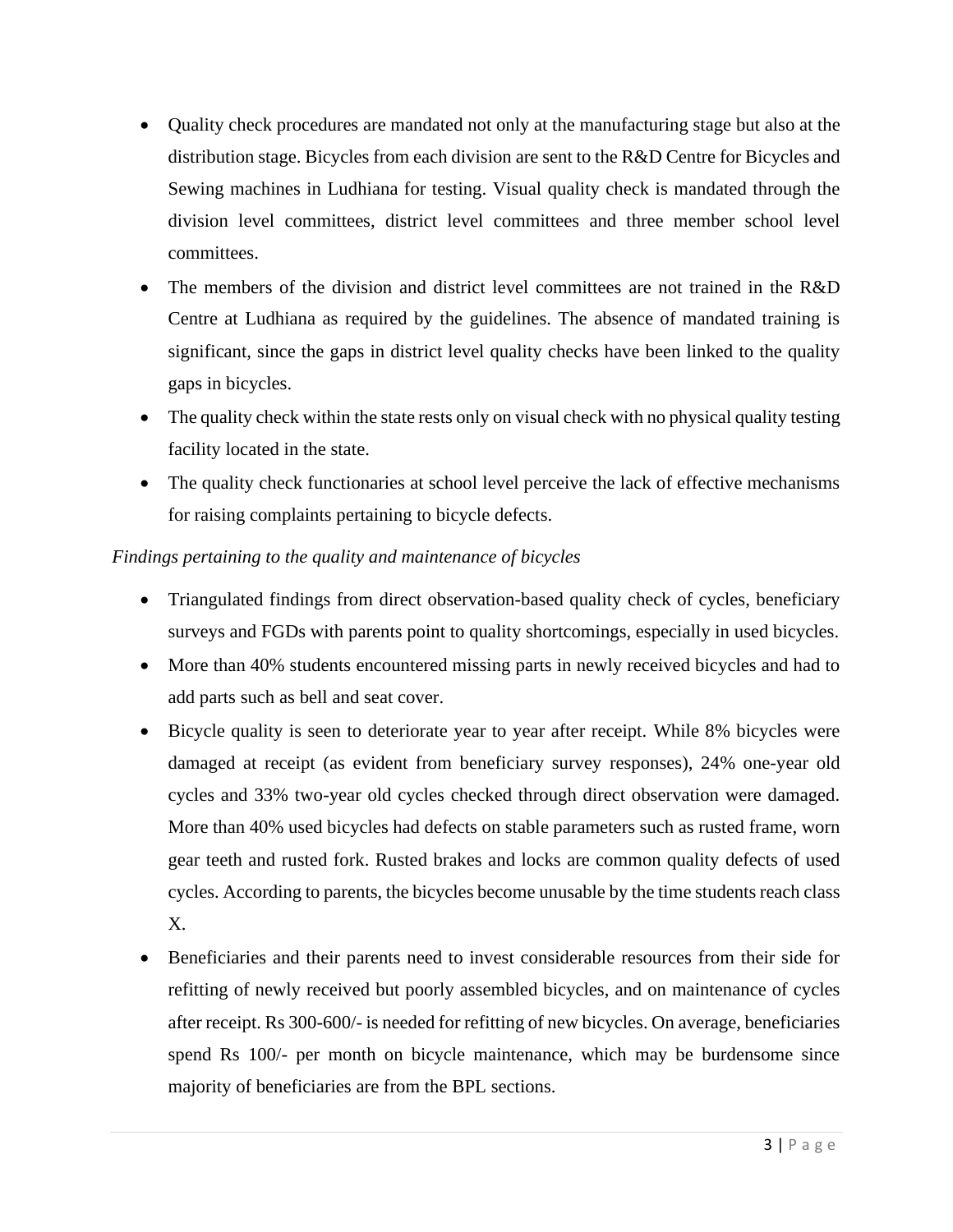# *Findings pertaining to the attainment of school objectives*

#### *Effects on secondary school access and enrolment*

- Bicycles have changed how children reach school and have also made the school commute relatively easier. Only about 32% beneficiaries walk to school and almost half use bicycles to travel to school after receiving bicycles, compared to the 80% students in hilly areas and 67% in plains who were walking to school before receiving cycles.
- In spite of greater relative ease of travelling to school, students from hilly areas still face difficulties in the commute. 72% beneficiaries from hilly areas find it difficult to use bicycles because of difficult terrain and poor roads, and 27% beneficiaries from such areas never bring the bicycle to school.
- Bicycles would improve school access only if they were used regularly. However, less than half the beneficiaries, overall, bring the bicycles to schools regularly. Regular bicycle usage is even less among girls. Road condition, house being very near, frequent damage of cycles and house being too far are reasons for non-usage. Statistical tests show that road condition has a significant effect on the regular usage of bicycles.
- Family members also use the bicycle for 45% of the beneficiaries; however less than 1% beneficiaries mention family members' use of bicycles as a reason for not bringing bicycle to school.
- Parents expressed that while they would have anyway bought bicycles for boys, the scheme has ensured that girls are also getting the bicycles.
- UDISE data shows that secondary school enrolment in Karnataka has been growing over the last six years, which shows an association of bicycle provision with school enrolment. School principals also feel that bicycles have been able to significantly enhance secondary school enrolment. However persisting gender gap in enrolment in class VIII (25%) at the state level remains, implying that bicycle provision has not been able to bring male and female secondary school enrolment on par.

# *Effects on attendance*

• Bicycle provision has improved the beneficiaries' attendance. Before receiving the bicycles, beneficiaries were missing two classes a month, which has come down to one or less than one class a month after receiving bicycle.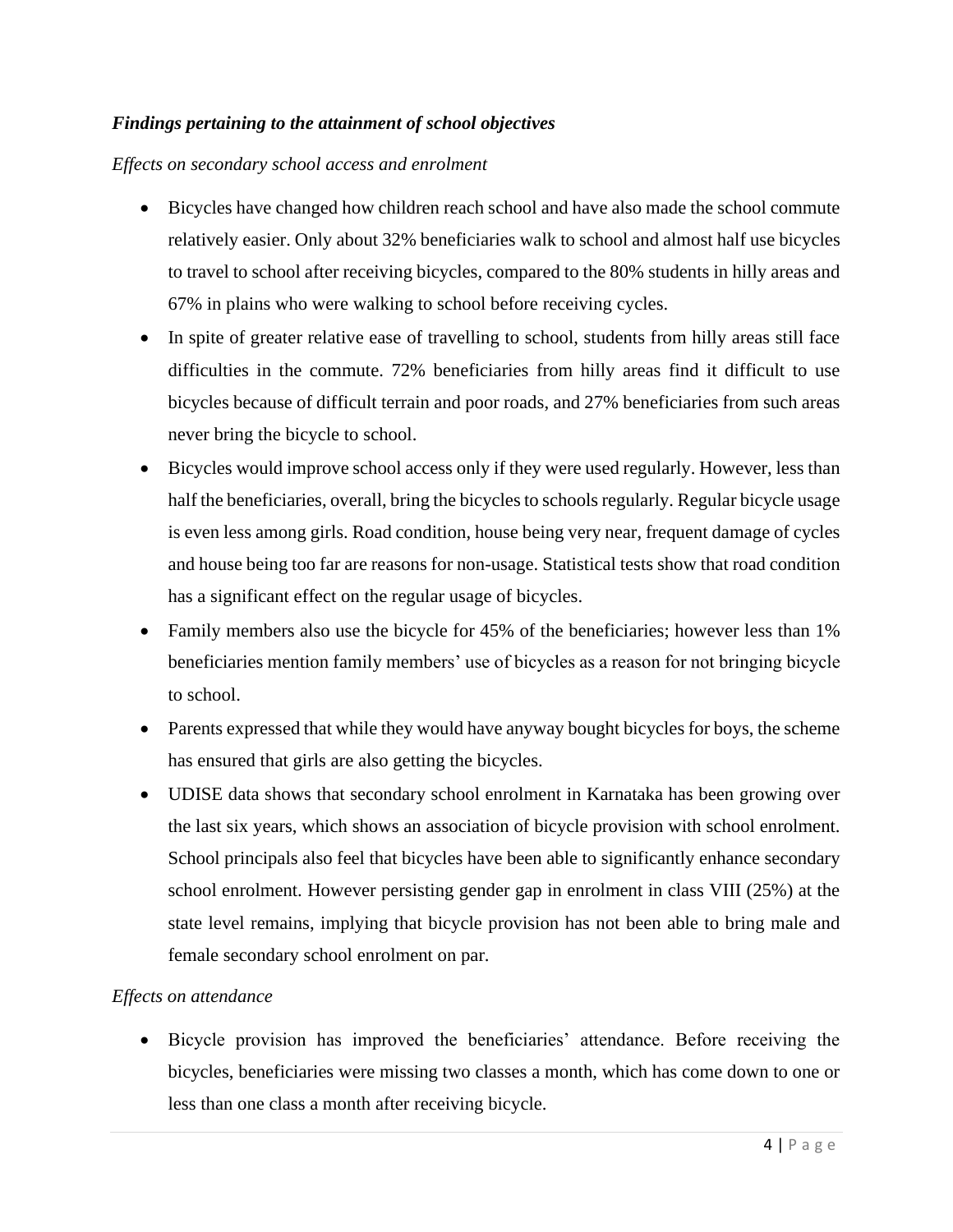• Students' punctuality in reaching school has also been improved through the bicycles. The share of children missing the first two classes has also come down. 65.5% students are reaching school on time and not missing any class, compared to 58.3% who were reaching school on time before receiving the cycles.

# *Effects on school retention*

- Survey findings indicate that bicycles have been able to enhance school retention. 79.4% of total surveyed principals see bicycle as the main reason for significantly improving school retention. Parents however mostly expressed that they would have mostly continued their wards' school education irrespective of the status of bicycle provision.
- Almost all beneficiaries intend to complete their secondary school education, and 93% also intend to complete their higher secondary education.

# *Improvement in learning outcomes*

- Class VIII students had higher average exam scores (71%) than class VII students (68%), which shows an association of learning outcomes with bicycle provision.
- Exam scores of Class VIII had improved for both boys and girls. Also, higher share of beneficiaries had improved scores compared to non-beneficiaries.
- Most surveyed beneficiaries had more time to study as a result of bicycle provision. The regression analysis shows that such saving of time has significant effect on academic scores.

# *Improvement in confidence and other non-cognitive outcomes*

- Parents and principals felt that students have become more confident, owing to reasons such as reaching school on time, freedom of travelling with friends, and active participation in extracurricular activities.
- As revealed by discussion with parents, cycling in groups and being able to cycle on the highway have also enhanced the confidence of the students.

# **Recommendations:**

Advance the date of procurement and expedite bid evaluation.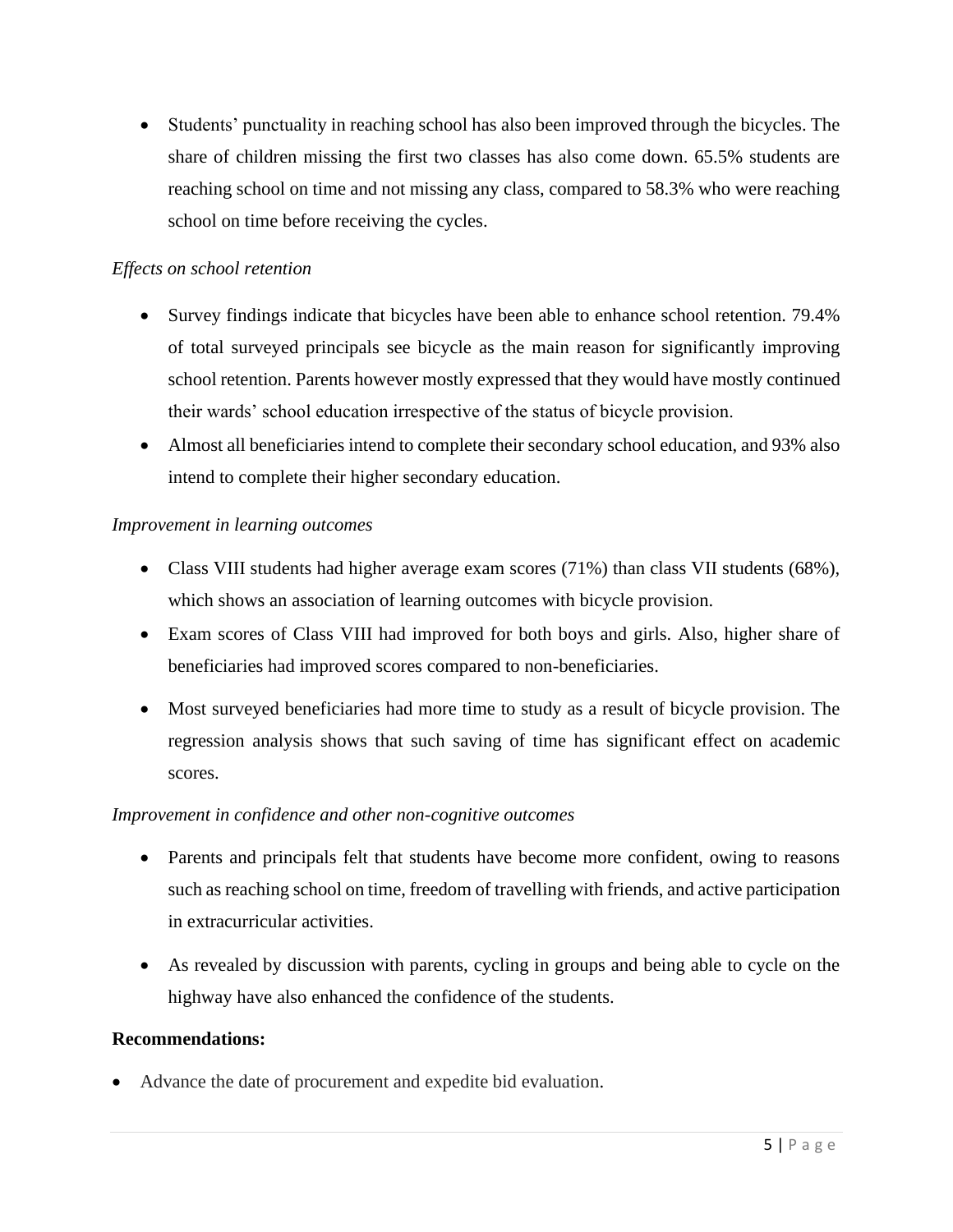- Indent for schools based on previous years' enrolment or average of last three years' enrolment.
- Use Mechanical engineering institute labs for quality testing of bicycles.
- Organize a third-party assessment of assembled bicycle supervised by a technical consultant/representative of technical institute at district level
- Conduct a free service workshop at the school level (by the supplier) at the end of the first month after bicycle distribution.
- Replace bicycles reported to be damaged at receipt.
- Train children on the regular care and maintenance of bicycles.
- Involve students in a more active way in bicycle maintenance through activities such as bicycle club linked to school cabinet.
- Designate a coordinator (Teacher) at the school to receive and record complaints by the students on a day to day basis (especially in the first 3 months after the receipt of bicycles)
- Carry out mandatory tests of the bicycle riding skills of all students at the outset and train students who lack bicycle riding competency.
- Involve community representatives such as parents, SHG members and local leaders more extensively in bicycle monitoring and maintenance to relieve the burden of the 3-member school committee
- Train members of the Division and District level quality check committees in quality check through Master trainers.
- Empower the three-member school level committees to take corrective action on faulty bicycles, and to register complaints that have to be mandatorily redressed by the DDPI or other designated officer.
- Establish time bound procedures for the redressal of complaints and replacement of bicycles.
- Ensure effective and functional bicycle warranties and make students more aware of them.
- Organize Servicing camps every six months at each school level or at least at the cluster level (after the first camp held at the end of the first month after distribution).
- Provide alternative transportation for students in hilly areas such as hired jeeps or minibuses.
- Require students to sign a 'study to own' contract' to further incentivize students to attend school regularly and study well.